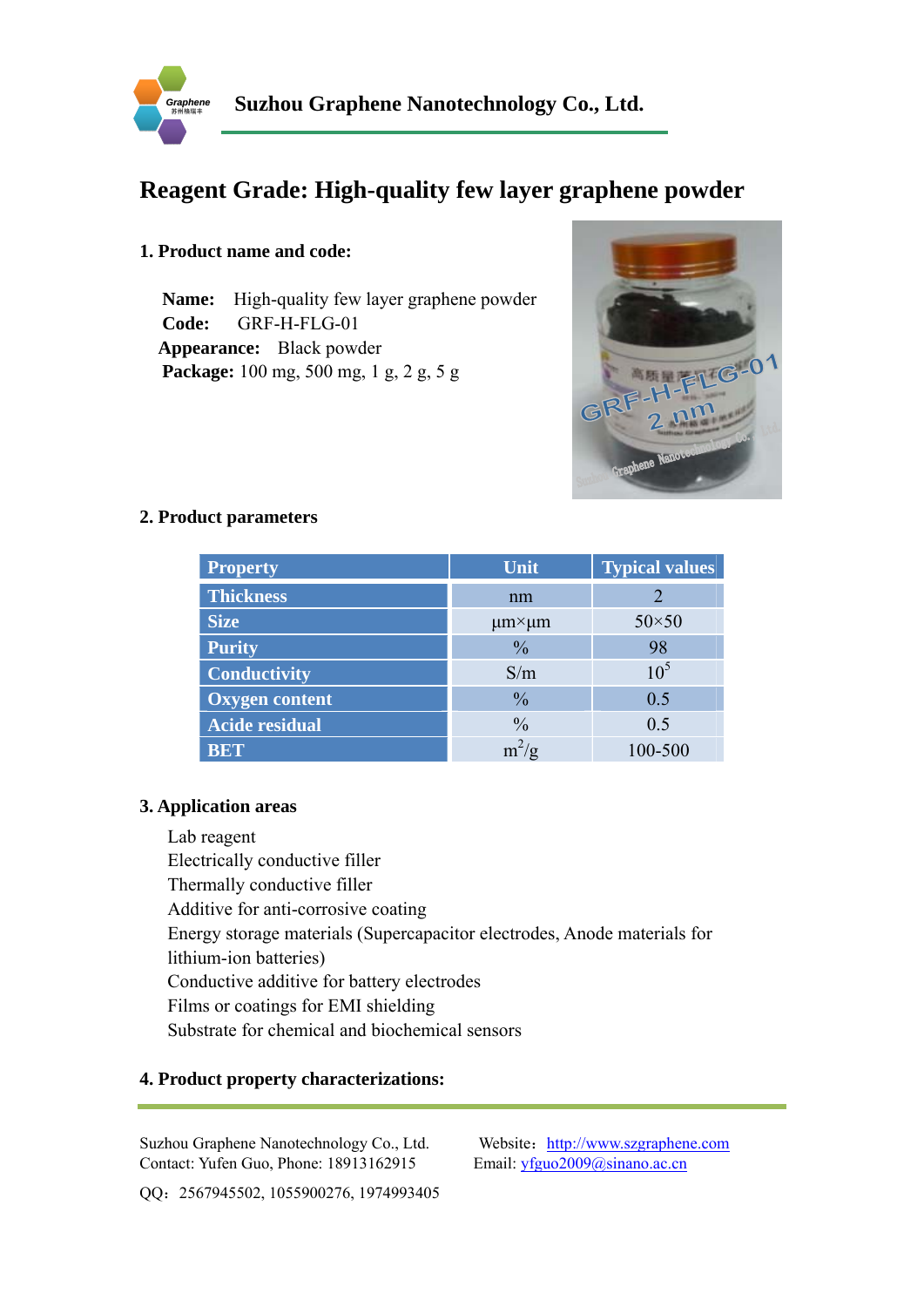

# **Ultrathin and large lateral size features**





Photo image SEM image





SEM image TEM image

Suzhou Graphene Nanotechnology Co., Ltd. Website: http://www.szgraphene.com<br>Contact: Yufen Guo, Phone: 18913162915 Email: yfguo2009@sinano.ac.cn Contact: Yufen Guo, Phone: 18913162915

QQ:2567945502, 1055900276, 1974993405